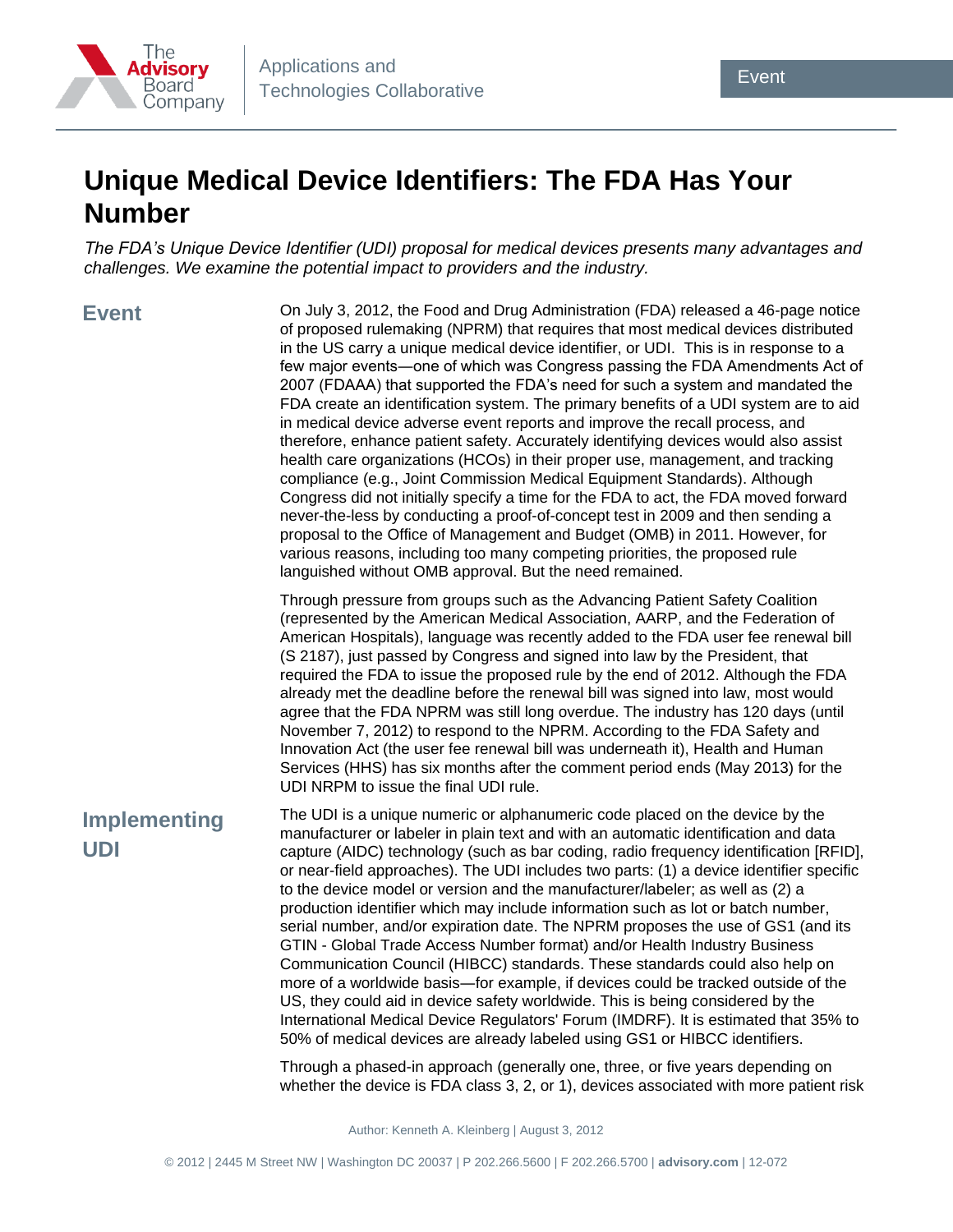will be addressed first with UDI. Lower-risk devices would be exempt from some or all of the requirements. Over-the-counter devices would be exempt as they already carry a universal product code or UPC (operated by GS1). Some special and long-life devices such as implantables will eventually need the UDI directly marked on them (not a label). Costs to manufacturers and labelers to implement UDI was estimated to be approximately half a billion dollars over ten years.

A crucial part of the UDI initiative includes the FDA building a database of information, referred to as the Global Unique Device Identification Database (GUDID). This database will be accessible to regulators, physicians, companies, and the public via look-up. The database will contain useful data and attributes about the devices and their distribution and use, including information submitted by manufacturers, but will not contain private information about specific users.

## **Analysis**

**AA** 

## **Related Research**

See research briefs: ["FDA Rules on](http://www.advisory.com/Research/Applications-and-Technologies-Collaborative/Research-Notes/2011/FDA-Rules-on-Medical-Device-Data-Systems)  [Medical Device Data](http://www.advisory.com/Research/Applications-and-Technologies-Collaborative/Research-Notes/2011/FDA-Rules-on-Medical-Device-Data-Systems)  [Systems"](http://www.advisory.com/Research/Applications-and-Technologies-Collaborative/Research-Notes/2011/FDA-Rules-on-Medical-Device-Data-Systems) (May 2011)

["FDA Intends to](http://www.advisory.com/Research/Applications-and-Technologies-Collaborative/Research-Notes/2011/FDA-Intends-to-Regulate-Mobile-Medical-Applications)  [Regulate Mobile](http://www.advisory.com/Research/Applications-and-Technologies-Collaborative/Research-Notes/2011/FDA-Intends-to-Regulate-Mobile-Medical-Applications)  [Medical Applications"](http://www.advisory.com/Research/Applications-and-Technologies-Collaborative/Research-Notes/2011/FDA-Intends-to-Regulate-Mobile-Medical-Applications) (July 2011)

["The Business Value](http://www.advisory.com/Research/IT-Strategy-Council/Research-Notes/2011/The-Business-Value-and-Challenges-of-Connecting-Medical-Devices-to-Hospital-EMRs)  [and Challenges of](http://www.advisory.com/Research/IT-Strategy-Council/Research-Notes/2011/The-Business-Value-and-Challenges-of-Connecting-Medical-Devices-to-Hospital-EMRs)  [Connecting Medical](http://www.advisory.com/Research/IT-Strategy-Council/Research-Notes/2011/The-Business-Value-and-Challenges-of-Connecting-Medical-Devices-to-Hospital-EMRs)  [Devices to Hospital](http://www.advisory.com/Research/IT-Strategy-Council/Research-Notes/2011/The-Business-Value-and-Challenges-of-Connecting-Medical-Devices-to-Hospital-EMRs)  [EMRs"](http://www.advisory.com/Research/IT-Strategy-Council/Research-Notes/2011/The-Business-Value-and-Challenges-of-Connecting-Medical-Devices-to-Hospital-EMRs) (August 2011)

["FDA Regulation of](http://www.advisory.com/Research/Applications-and-Technologies-Collaborative/Research-Notes/2012/FDA-Regulation-of-Health-Care-IT)  [Health Care IT: Our](http://www.advisory.com/Research/Applications-and-Technologies-Collaborative/Research-Notes/2012/FDA-Regulation-of-Health-Care-IT)  [Analysts'](http://www.advisory.com/Research/Applications-and-Technologies-Collaborative/Research-Notes/2012/FDA-Regulation-of-Health-Care-IT)  [Perspectives"](http://www.advisory.com/Research/Applications-and-Technologies-Collaborative/Research-Notes/2012/FDA-Regulation-of-Health-Care-IT) (July 2012)

The need for UDI labeling and tracking for medical devices has prompted considerable debate over the years. Proponents of UDI claim that manufacturer serial numbers are not adequate when it comes to the reporting of problems/glitches/failures, issuing recalls, reducing counterfeit devices, surveillance, and evaluating post-market performance. Those familiar with manufacturing, labeling, and distribution know the complexities of tracking which components were included from which suppliers in which devices provided by which part of the distribution channel network. Although the FDA's UDI does not specifically address component tracking (The FDA's Quality System, which is similar to ISO 9001 standards, can help here), a tracking system that can be used across manufacturers, distribution channels, and users to at least identify the device itself is necessary to help identify problems and ensure safety.

Detractors of the proposal cite unnecessary costs and limited value since there is inadequate ability of the government to monitor and deal with the information they currently receive. That would seem to support the need for a more informationenhanced approach to tracking and investigating issues, resolving inconsistencies, and identifying duplicates. From 2005 to 2009, the FDA received close to half a million adverse event reports involving devices per year. Of these, more than 17,700 reports involved a death and more than 283,000 involved an injury.

The need to track medical devices more closely is also tied to security and privacy. The Department of Homeland Security issued a report earlier this year citing the growing threat of medical devices being vulnerable to malware, viruses, etc., and the damage such devices can cause if connected to other data systems. In July, researchers from Harvard Medical School's Beth Israel Deaconess Medical Center and the University of Massachusetts Amherst published a report showing that few FDA databases contain information about recalls related to medical device security and privacy issues when such devices have been compromised.

From the HCO perspective, that the FDA did not specify the particular AIDC technology in the NRPM could present some compatibility issues with the ability to read the UDI. Unless the FDA finalizes a rule that requires specific technology, some manufacturers might, for example, choose to use bar code labels and some might choose to use RFID tags. The situation is somewhat reminiscent of how the FDA in 2004 issued their regulation requiring bar codes on unit-dose medications in hopes that the hospitals would scan them to get the real value (e.g., right medication, patient, route, dose, and time of administration). There was debate leading up that regulation as to which ADIC technologies to require, and it was decided that bar